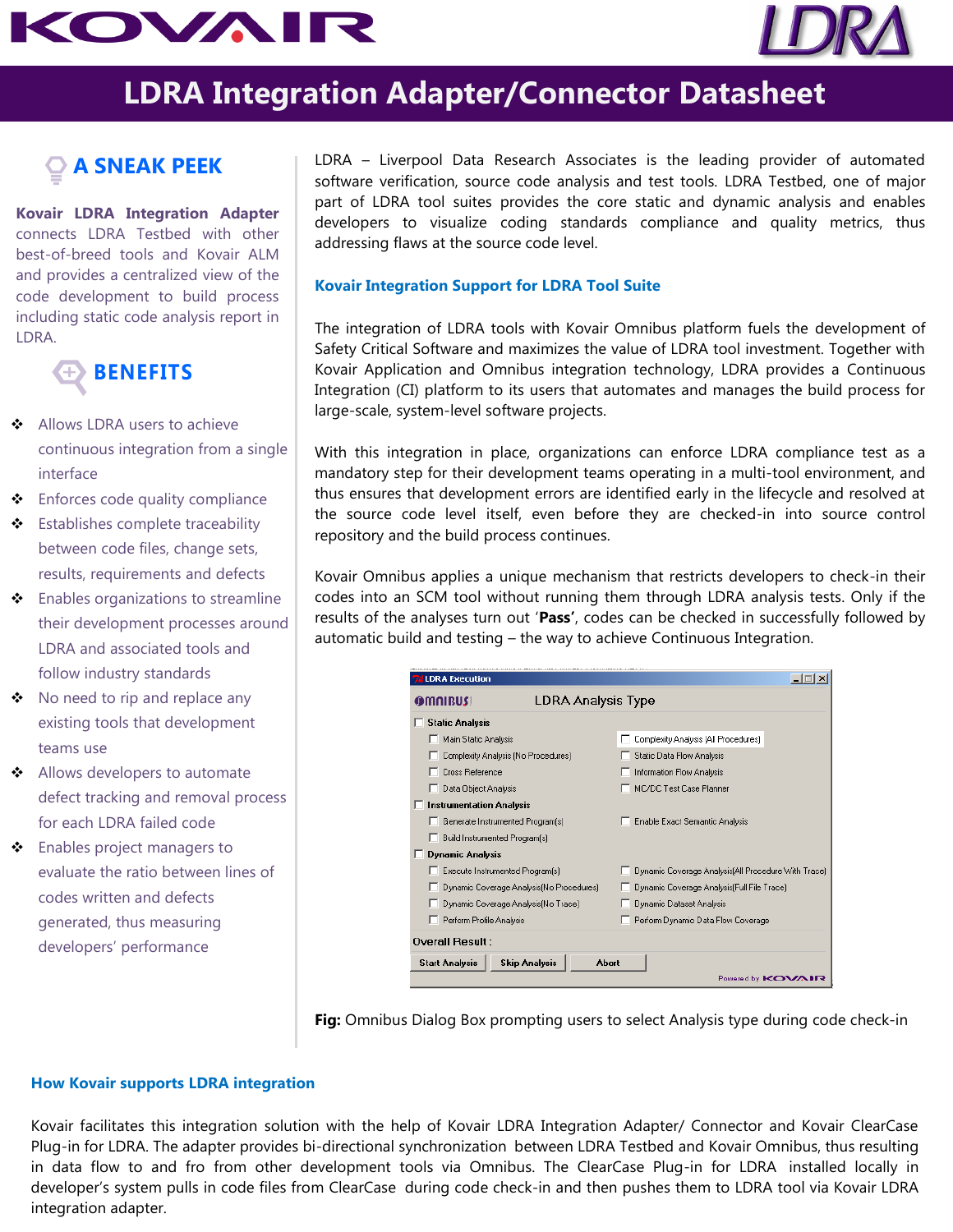

- Synchronization support for all major LDRA analysis types such as Static Analysis, Instrumentation Analysis, Dynamic Analysis
- ◆ Direct access to LDRA tests from within ClearCase by Kovair ClearCase plug-in for LDRA
- ◆ Visibility of LDRA file, execution, execution results from 3<sup>rd</sup> party tools like DOORS
- $\bullet$  Direct view of ClearCase File information and changesets from Kovair as an ALM repository
- Support for Omnibus dialog box where engineers can link the defects / requirements based on which they have developed and checked in the code



- Operating Systems: **Windows Server 2008 R2**
- $\bullet$  Databases: **SQL Server 2008 SQL Server 2008 R2**
- IIS: **IIS 7.0 or above**
- .Net: **.Net 4 or Above**

Once the LDRA tests are done, users can view the execution results from the plug-in itself. As the associated data flows to Kovair Omnibus centralized repository, it provides a vivid picture of the execution. The overall status can also be pushed to other desired tools like DOORS.

Kovair LDRA integration adapter currently supports **9.4.6** version of **LDRA Testbed**.

One can manage the entire development process starting from importing requirements from a requirement management tool to developing code in an IDE, analyzing coding standards in LDRA, code check-in into an SCM tool to managing builds and deployment in an integrated tool setup.

#### **Why mandate code compliance in an organization**

In real life scenario, it is often seen that developers due to many unavoidable circumstances end up checking in erroneous codes into an SCM tool that do not adhere to the quality standards defined at project level. The results are obvious defects that are identified later when the build fails during automated testing. Avoiding code errors early in the development stage causes rework, incremental issues, and delivery delays.

It is also important that developers are able to perform all their development steps including LDRA analysis from within their preferred tool environment and there is no communication barrier between the participating tools, since automating development progress is the ultimate objective.

#### **A sample integration scenario involving LDRA and other development tools**

#### **Common Development Challenges**

In a common development setup, Business Analyst manages Requirements in any Requirement management tool like IBM DOORS; Developer writes code in IDE like IBM RTRT and check-ins codes in SCM tool like IBM ClearCase; analyzes Source Code quality in LDRA Testbed; tracks Defects in a defect management tool like Atlassian JIRA and manages Builds in Jenkins. All these best-of-breed tools for different development functions are not connected to each other resulting in frequent manual interventions to complete the build process, starting from requirements analysis, code check-in to code analysis, repair of erroneous codes to successful build.

#### **The results are** –

- Developer does not know what source codes are being analyzed in LDRA pertaining to which requirements in IBM DOORS or which defects raised in JIRA.
- Developer needs to login to each tool separately to perform code check-ins, LDRA analysis or to trigger build process.
- Developer needs to manually enter the failed LDRA tested codes to JIRA for defect removal and then again checks-in the codes to IBM ClearCase for further code quality analysis.
- There are no automated flows of information across the code analysis, code repair to successful build processes resulting in inefficiency, productivity loss and delivery delays.
- Project manager does not have a single window view of development artifacts spanning across tools including LDRA code review results.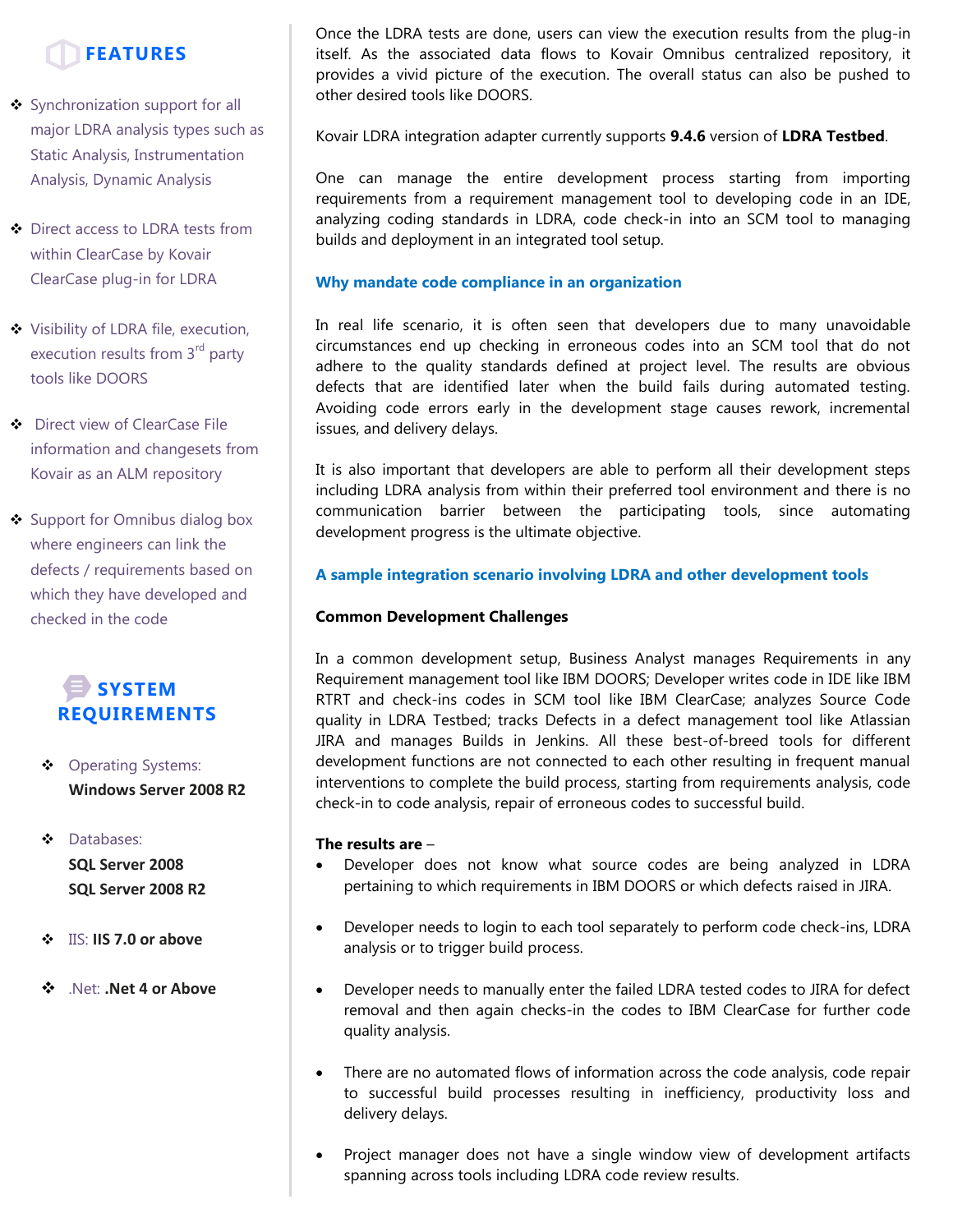#### **End-to-End Solution Overview from Kovair-LDRA Integration**

Kovair's powerful report and process engine builds complete systems with quality management and automated testing capability. By linking the LDRA tool suite to Omnibus, the platform can invoke the LDRA tool suite to perform analysis, track test and verification fulfillment, and assess overall improvements or regressions in code quality in real-time manner.

One can also use Kovair Application as a central data repository to view all tool generated data including LDRA at one place and establish traceability relationships between any cross-tool artifacts as per the need.

#### **Use Case Flow**

- 1. Business analyst adds a new Requirement in IBM DOORS.
- 2. The Requirements flow to developer for which he or she writes codes in IBM RTRT IDE.
- 3. Before codes are checked-in in IBM ClearCase, developer is prompted to analyze code quality in LDRA tool.
- 4. If the codes pass LDRA compliance test and the results turn out as 'Pass', developer can link the tested code files to the original Requirements in DOORS or defects in JIRA so that project manager can view Requirements and Defects traceability from within DOORS itself.
- 5. Once linked to the Requirements or Defects, the codes get successfully checked-in in IBM ClearCase.
- 6. On successful check-in, one can also configure Omnibus to initiate Build process in Jenkins, followed by automated testing and Release in other tools.
- 7. If LDRA test turns out as 'Fail', the code check-in process automatically gets aborted and defects are raised automatically.
- 8. The defects flow to any other defect management tool like JIRA through Omnibus for required fixes.
- 9. Developer check-ins the fixed codes and then repeats the LDRA test for analysis.



**Fig:** Sample integration scenario between LDRA and other best-of-breed tools using Kovair Omnibus